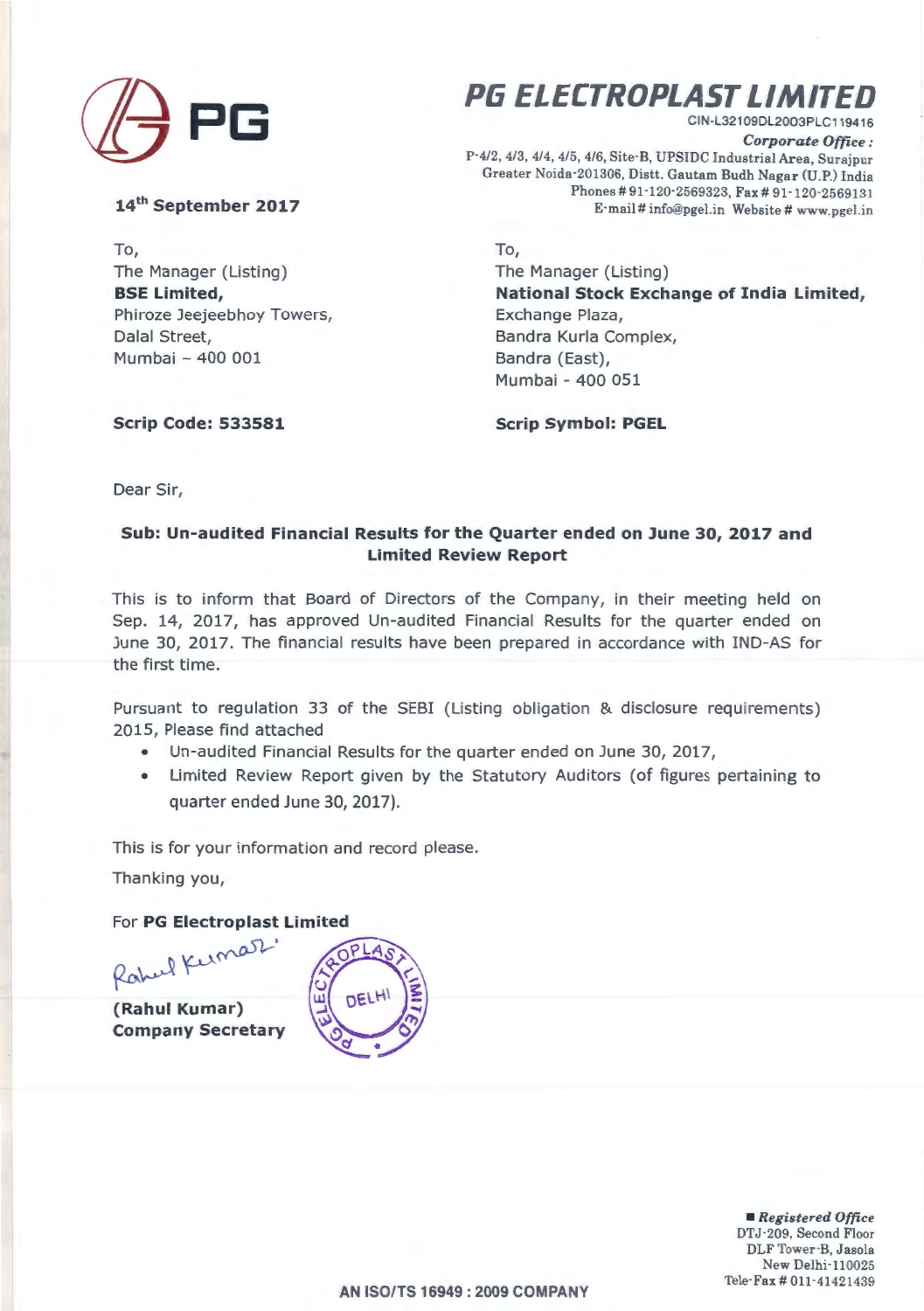## **PG Electroplast Limited APG**

**Regd. Office: DTJ-209,DLF Tower-B,Jasola,New Delhi-110025 PH/Fax: 91-11-41421439; Email: info@pgel.in; Website: www.pgel.in** 

**STATEMENT Of STANDALONE UNAUDITED FINANCIAL RESULTS FOR THE QUARTER ENDED JUNE 30, 2017** 

|                                                                                   | (Rs. In Lakhs)       |               |
|-----------------------------------------------------------------------------------|----------------------|---------------|
| <b>Particulars</b>                                                                | <b>Ouarter Ended</b> |               |
|                                                                                   | June 30, 2017        | June 30, 2016 |
|                                                                                   | (Unaudited)          | (Unaudited)   |
| I Revenue from Operations                                                         | 12,480.33            | 10,983.24     |
| II. Other Income                                                                  | 70.57                | 67.39         |
| III. Total Revenue (I+II)                                                         | 12,550.90            | 11,050.63     |
| IV. Expenses:                                                                     |                      |               |
| (a) Cost of Materials consumed                                                    | 8,201.66             | 6,996.85      |
| (b) Purchase of stock-in-trade                                                    | 661.12               | 462.49        |
| (c) Changes in inventories of Finished Goods, Work in progress & Stock in Trade   | (255.48)             | 188.24        |
| (d) Employee benefits expense                                                     | 918.12               | 770.98        |
| (e) Finance Costs                                                                 | 288.34               | 233.87        |
| (f) Depreciation and amortization expense                                         | 293.47               | 245.42        |
| (q) Excise duty on sales                                                          | 1,336.60             | 1,083.61      |
| (h) Other expenses                                                                | 867.64               | 950.53        |
| <b>Total Expenses</b>                                                             | 12,311.47            | 10,931.99     |
| V. Profit before exceptional items and tax (III-IV)                               | 239.43               | 118.64        |
| VI. Exceptional Items                                                             |                      |               |
| VII. Profit before tax (V-VI)                                                     | 239.43               | 118.64        |
| <b>VIII. Tax expense</b>                                                          |                      |               |
| (1) Current Tax                                                                   | 24.00                |               |
| (2) Deferred Tax                                                                  |                      |               |
| IX. Profit for the period (VII-VIII)                                              | 215.43               | 118.64        |
| X. Other Comprehensive Income                                                     |                      |               |
| A(i) Items that will not be reclassified to profit or loss                        | 1.35                 | 6.48          |
| (ii) Income tax relating to items that will not be reclassified to profit or loss |                      |               |
| B(i) Items that will reclassified to profit or loss                               |                      |               |
| (ii) Income tax relating to items that will be reclassified to profit or loss     |                      |               |
| <b>Total Other Comprehensive Income</b>                                           | 1.35                 | 6.48          |
| XI. Total Comprehensive Income for the period (IX+X)                              | 216.78               | 125.12        |
| XII. Paid up equity share capital: (Face Value Rs. 10 each)                       | 1,641.43             | 1,641.43      |
| XIII. Earnings per equity share (not annualized)                                  |                      |               |
| (a)<br><b>Basic</b>                                                               | 1.32                 | 0.76          |
| (b)<br><b>Diluted</b>                                                             | 1.32                 | 0.76          |

2. This Statement has been prepared in accordance with the Companies (India Accounting Standards) Rules, 2015 (IND AS) prescribed under section 133 of the Companies Act 2013 and other recognized accounting practices and policies to the extent applicable. Beginning April 1, 2017, the Company has, for the first time, adopted IND-AS with transition date of April 1, 2016.

3. The Statutory Auditors have provided their Limited Review Report in respects of results of the Quarter ended June 30, 2017.

4. IND-AS compliant financial results, pertaining to period ended June 30, 2016 have not been subjected to limited review. However the management has exercised necessary due diligence to ensure that such financial results provide a true and fair view of its affairs.

5. The company does not have more than one "reportable Operating Segment" in line with the Indian Accounting Standard (IND-AS-108)-"0perating Segments".

6. The statement does not include IND-AS compliant results for the preceding quarter and previous year ended March 31, 2017 as the same is not mandatory as per SEBI's circular dated July 5, 2016.

7. The reconciliation of net profit reported in accordance with previous GAAP to total comprehensive income in accordance with IND AS is as under: (Rs. In Lakhs)

| <b>Description</b>                                                                                                                                                                                                                                                                                                                                                                       | <b>Quarter ended June</b><br>30, 2016 |
|------------------------------------------------------------------------------------------------------------------------------------------------------------------------------------------------------------------------------------------------------------------------------------------------------------------------------------------------------------------------------------------|---------------------------------------|
| Net Profit as per previous Indian GAAP                                                                                                                                                                                                                                                                                                                                                   | 125.12                                |
| IND AS adjustments: Add/(less)                                                                                                                                                                                                                                                                                                                                                           |                                       |
| Actuarial (gain)/loss on the employee defined benefit funds recognized in Other Comprehensive Income                                                                                                                                                                                                                                                                                     | (6.48)                                |
| Net Profit as per IND AS                                                                                                                                                                                                                                                                                                                                                                 | 118.64                                |
| <b>Other Comprehensive Income</b>                                                                                                                                                                                                                                                                                                                                                        | 6.48                                  |
| Total Comprehensive income for the period<br>$\alpha$ in ingn is is $\alpha$ is $\alpha$ is $\alpha$ is $\alpha$ is $\alpha$ is $\alpha$ is $\alpha$ is $\alpha$ is $\alpha$ is $\alpha$ is $\alpha$ is $\alpha$ is $\alpha$ is $\alpha$ is $\alpha$ is $\alpha$ is $\alpha$ is $\alpha$ is $\alpha$ is $\alpha$ is $\alpha$ is $\alpha$ is $\alpha$ is $\alpha$ is $\alpha$ is $\alpha$ | 125.12                                |

This reconciliation statement has been provided in accordance with circular No. CIR/CFD/FAC/62/2016 dated July 5, 2016 issued by SEBI. 8. SEBI has issued a show cause notice dated 11/03/2013 under SEBI (Procedure of holding enquiry and Imposing of penalties by Adjudicating Officer) Rules 1995, under section 15HA & 15HB of the SEBI Act 1992 for violation of SEBI (Prohibition of Fraudulent and Unfair Trade Practices relating to Securities Market ) Regulations,2003 ( PFUTP} and SEBI ( Issue of Capital and Disclosures Requirements) Regulations, 2009 (!CDR). Now, SEBI has passed an order dated 02/08/2017 and has imposed penalty of Rs. One Crore each on the Company and promoters under section 15HB in respect of passed an order dated 02/08/2017 and has imposed penalty of Rs. One Crore each on the Company and promoters under section 15HB in respect of<br>certain non compliance of ICDR regulations. The Company is in process of filing a

Date: 14th September, 2017

RE FRN : 017079 Place: Greater Noida, U.P.  $Cl_{\text{V}}(R) \leq \bigcup_{\mathcal{L}} \bigcup_{\mathcal{L}} \bigcup_{\mathcal{L}} \bigl[FRN:017079N \bigr] \stackrel{\mathbb{Z}}{\rightsquigarrow}$  (Vishal Gup )  $M \cdot N$ ,  $\overline{O7} 2\frac{1}{2}$   $\times$   $\overline{S}$ 

**For PG Electroplast Limited**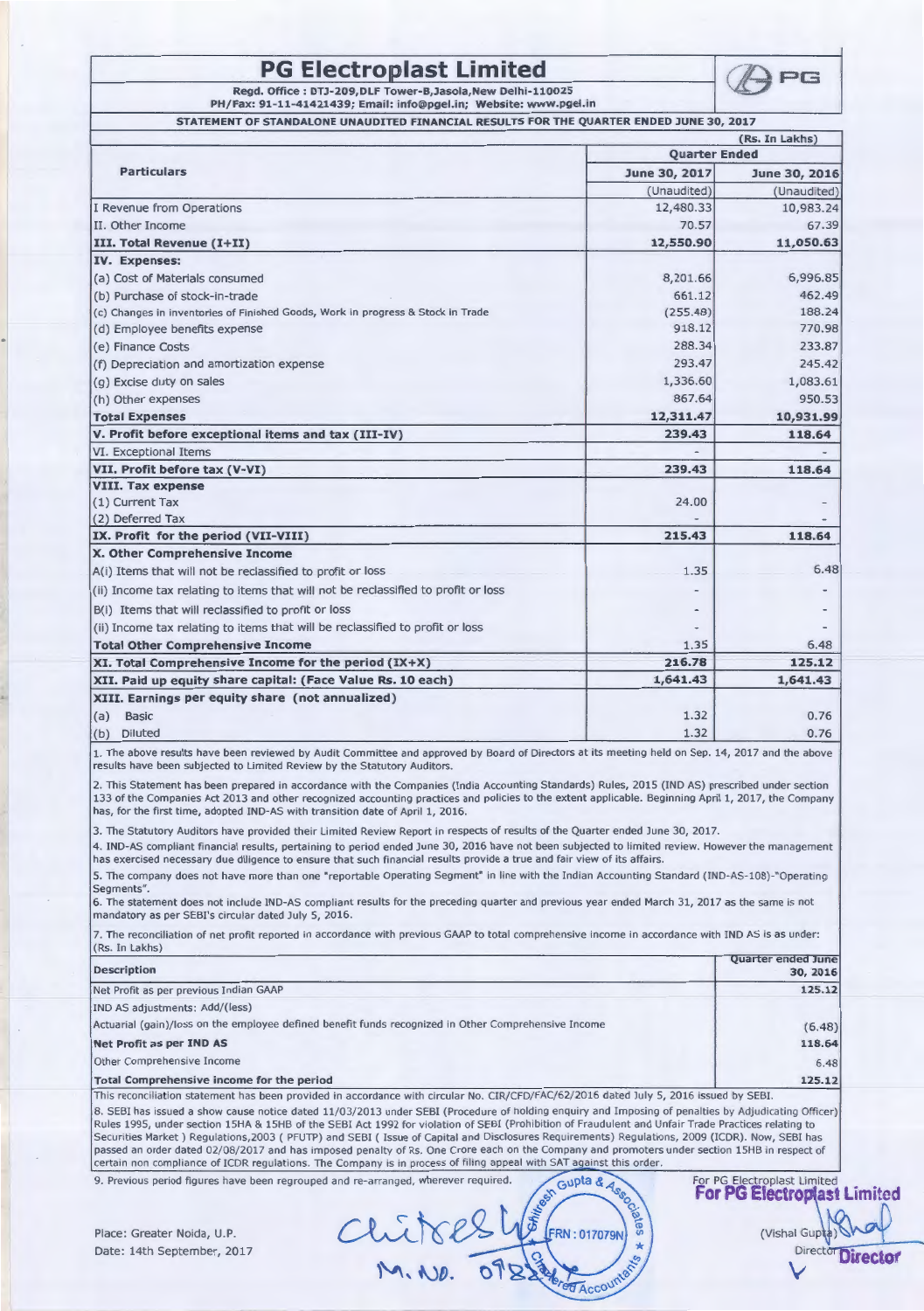

## LIMITED REVIEW REPORT ON THE UNAUDITED FINANCIAL RESULTS FOR THE PERIOD ENDED ON 30th June 2017

Review Report to

The Board of Directors PG Electroplast Limited DTJ-209, Second Floor, DLFTower, Plot No. 11 Jasola, Delhi-110025

We have reviewed the accompanying Statement of Standalone Unaudited Financial Results ("the Statement") of PG Electroplast Limited ("the Company") for the quarter ended June 30, 2017, being submitted by the Company pursuant to the requirement of Regulation 33 of the SEBI (Listing Obligations and Disclosure Requirements) Regulations, 2015, as modified by Circular No. CIR/CFD/FAC/62/2016 dated July 5, 2016. Attention is drawn to the fact that the figures for the corresponding quarter ended June 30, 2016 including the reconciliation of net profit for the quarter under lnd AS of the corresponding quarter with net profit for the quarter reported under the previous GAAP, as reported in these financial results have been approved by the Company's Board of Directors but not have been subjected to review. This Statement, which is the responsibility of the Company's Management and approved by the Board of Directors, has been prepared in accordance with the recognition and measurement principles laid down in Indian Accounting Standards 34 "Interim Financial Reporting" ("lnd AS 34") prescribed under Section 133 of the Companies Act, 2013 read with relevant rules issued thereunder and other accounting principles generally accepted in India. Our responsibility is to issue a report on the Statement based on our review.

We conducted our review of the Statement in accordance with the Standard on Review Engagement (SRE) 2410, "Review of Interim Financial Information Performed by the Independent Auditor of the Entity" issued by The Institute of Chartered Accountants of India. A review of Interim financial information consists of making inquiries, primarily of persons responsible for financial and accounting matters and applying analytical and other review procedures. A review is substantially less in scope than an audit conducted in accordance with Standards of Auditing and consequently does not enable us to obtain assurance that we would become aware of all significant matters that might be identified in an audit. Accordingly we do not express an audit opinion.